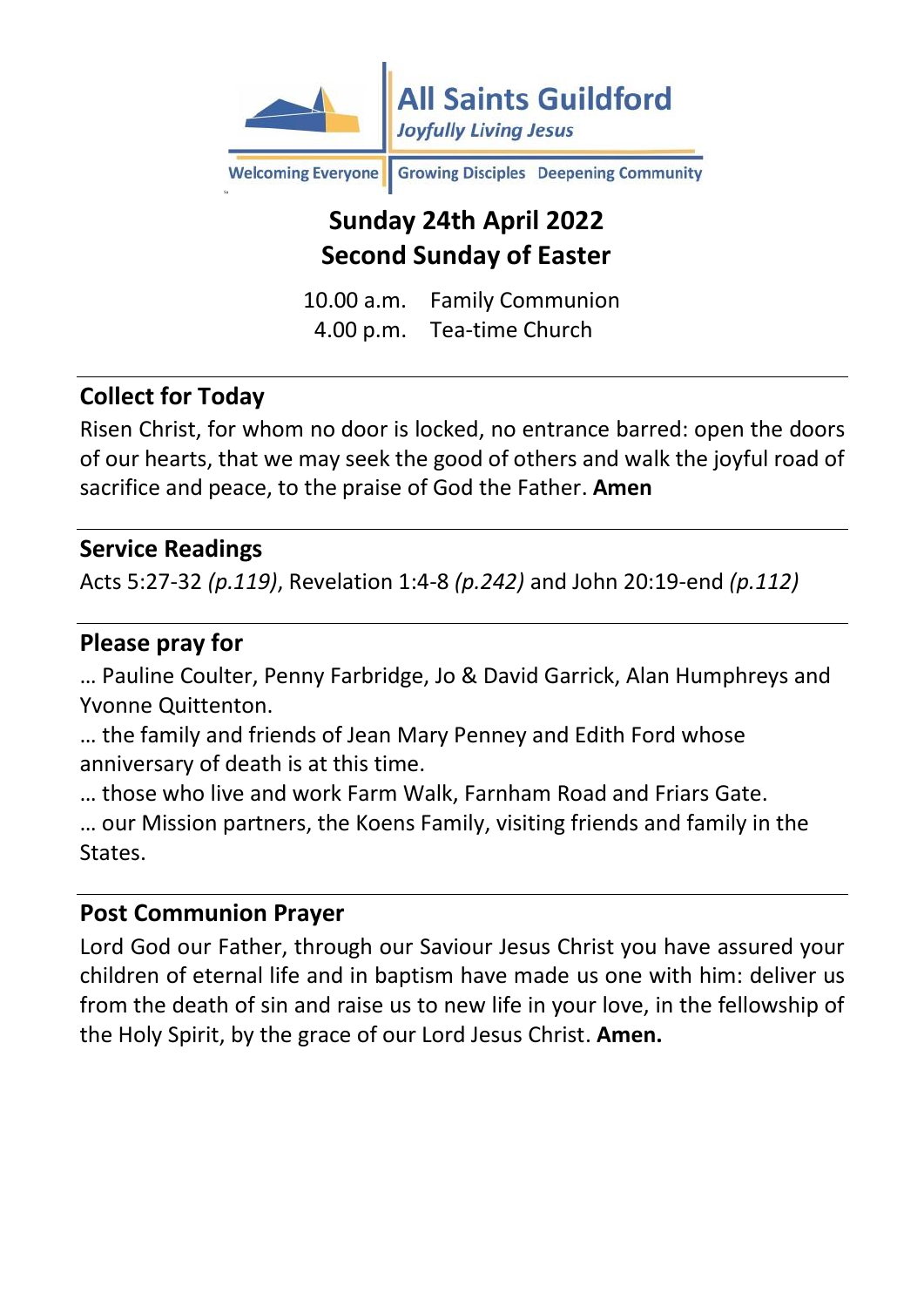#### **Dear Friends**

Well, this is a first – your Parish Administrator writing 'Dear Friends'! Mavis Wilson was due to be with us today as cover for Beverly who is enjoying time away in St David's. Sadly, Mavis has COVID, fortunately not too badly. Luckily for you, the preacher will not be me, but Revd. Stanley Hemming Clark who is very kindly stepping in to lead us today.

Today is known as 'Low Sunday', the last day of the 'Easter octave' – the eight days (inclusive) from Easter Day to today. But why 'low'? Surely, we're still on the high of the glorious resurrection? Most scholars think the name evolved from 'Laud Sunday' – laud meaning praise. Others suspect that Low Sunday might have developed from 'Close Sunday', a name which refers to the close of the Easter Week festivities.

Today's gospel reading recalls when Jesus joined the disciples in the locked room, showed them his hands and his side, breathed the Holy Spirit on them and said "Peace be with you. As the Father has sent me, so I send you." Thomas wasn't there and couldn't believe what he was told; it was a week later before he saw, he touched and his doubt was turned into belief.

Whatever the day is called – let's remember *our* belief in the 'high' of Christ's resurrection and celebrate the light and hope given to us every day.

**Trish**

#### **Mission Focus for April: Mosaic Middle East (MME)**

Mosaic Middle East (MME) is a Christian charity which All Saints' has been supporting in several ways for a number of years. You may remember that we welcomed its Chief Executive Officer to preach at one of our main services not so long ago. The charity works with vulnerable and persecuted minorities in Iraq and other Middle Eastern countries to relieve immediate needs and assist them in securing sustainable futures. You may also like to know that the former Archbishop of Canterbury, Rowan Williams, joined as a Patron of MME at the end of 2021. Please read what he has to say, and learn more about the work of MME, in the April issue of the church magazine.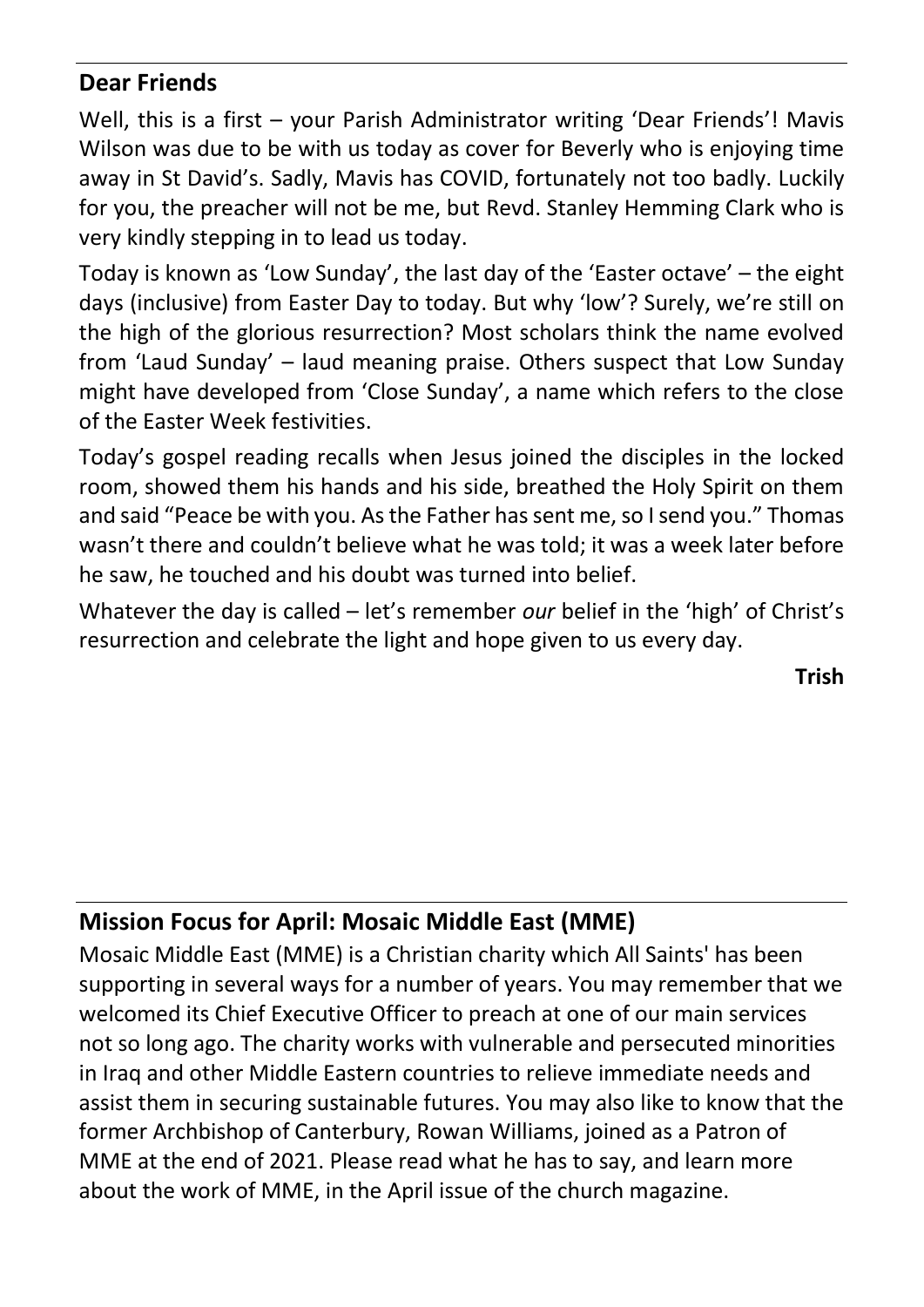#### **Notices**

**Welcome** to Revd. Stanley Hemming Clark is who presiding and preaching at our 10am service today whilst Beverly enjoys some time away in Wales.

**Tea time church at 4pm today –** hear from Thomas-the-puppet as he confides his worries to his twin Didymus.

**Hard of Hearing Group** – at 3pm on Monday 25<sup>th</sup> April. James Merritt is coming to tell us how he set up a group in Millmead church to meet every other month to pray for persecuted Christians. Everybody welcome!

If you need help (non-medical) with hearing aids or hearing problems, please get in touch beforehand (569825) to arrange to come to the clinic at 2pm.

**Dennis Bottomley –** has recently died and his funeral will be held here at All Saints on Monday 25<sup>th</sup> April at 11am. Dennis was a Churchwarden here in the 1960s. Everyone is welcome to come and celebrate Dennis' life. Dennis' wife Lilian's funeral was held here in 2008.

**BBC Songs of Praise –** is being recorded in Guildford Cathedral on Tuesday 3rd May, 6.30pm-9.30pm. We have secured 12 tickets to attend as a church and are offering them on a 'first come first served' basis. Children welcome accompanied by their parents. Please let Trish know if you'd like to come.

**Recycling –** We've had a couple of changes in the recycling area in the foyer. Crisps and Ella pouches have gone (please take them to the larger supermarket's flexible plastic bins). However, we can now collect flexible coffee packaging! Things to collect at home and bring in are: pens, coffee pouches, laundry care (see the bin for details), oral care packaging, medicine packets, candles, inkjet cartridges and candles.

**Leaders needed for Children's Church and our Youth Group:** If you enjoy working with children and young people, we'd love to welcome you as part of the teams for Children's Church or Youth Club. Both of these groups are growing under the leadership of Jeanette Whiteman and Julie Lodge. If you'd like to consider being involved, please be in touch with either Jeanette or Julie.

**Giving for Ukraine –** as well as offering prayers, you may like to make a financial contribution to help those in Ukraine, we suggest you do this though the major channels, such as:

[www.dec.org.uk/](http://www.dec.org.uk/)

[donate.redcross.org.uk/appeal/ukraine-crisis-appeal](https://donate.redcross.org.uk/appeal/ukraine-crisis-appeal)

[www.oxfam.org.uk/oxfam-in-action/current-emergencies/ukraine-crisis](http://www.oxfam.org.uk/oxfam-in-action/current-emergencies/ukraine-crisis-appeal/)[appeal/](http://www.oxfam.org.uk/oxfam-in-action/current-emergencies/ukraine-crisis-appeal/)

[www.unicef.org.uk/donate/donate-now-to-protect-children-in-ukraine/](http://www.unicef.org.uk/donate/donate-now-to-protect-children-in-ukraine/) [msf.org.uk/](https://msf.org.uk/)